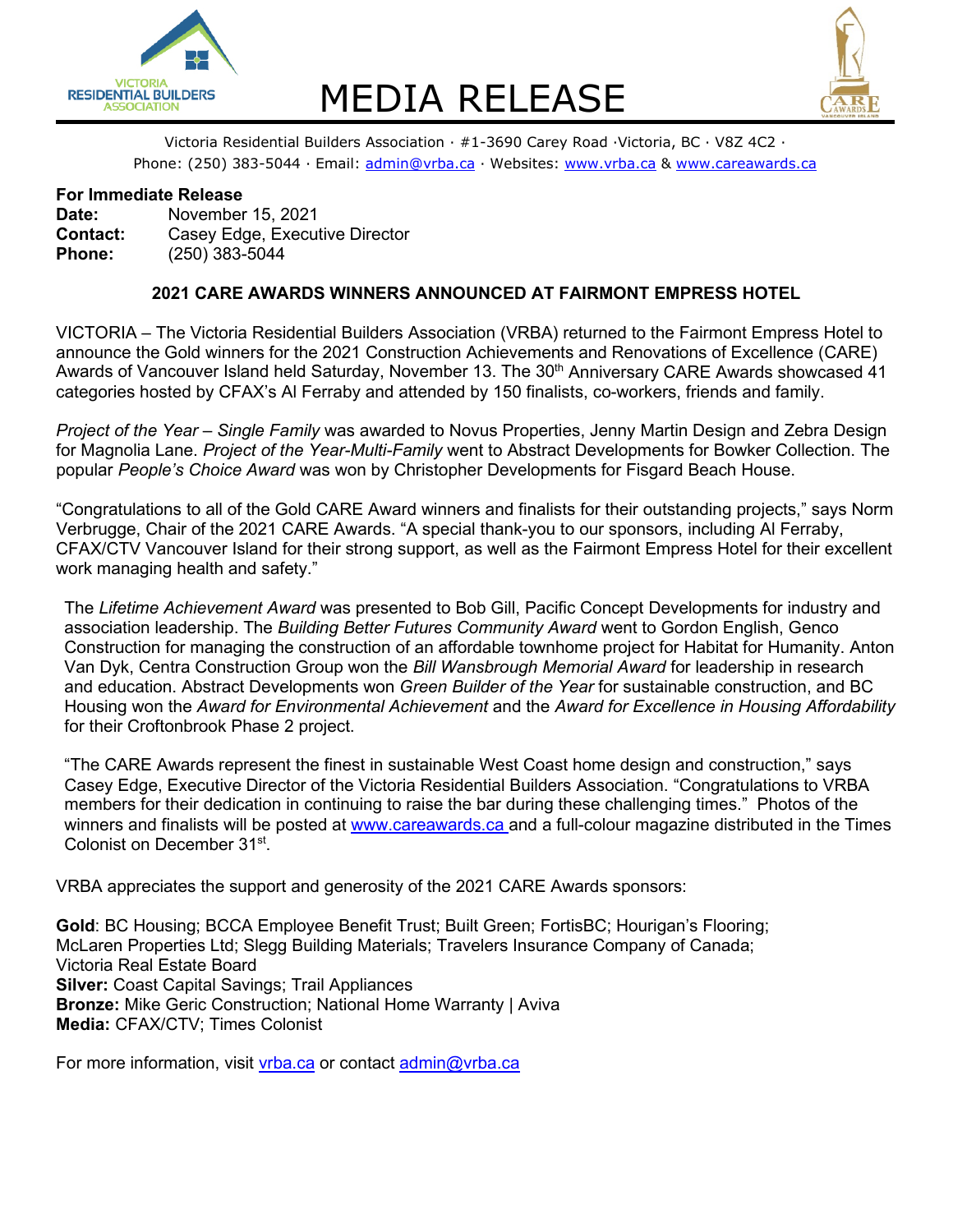### **2021 CARE Awards Gold Winners**

**Best Entry Level Market Home** GableCraft Homes – Corrigan *and* Rayn Properties – Newlyweds (tie)

**Best Single Family Detached Spec Home under 2,500 sq. ft.** GableCraft Homes - Carlisle

**Best Single Family Detached Spec Home over 2,500 sq. ft.** Amity Construction - Strait

**Best Single Family Detached Custom Home under \$1,000,000** Rayn Properties - Farmhouse

**Best Single Family Detached Home \$1 M - 1.5 M** Rayn Properties - Piano

**Best Single Family Detached Home \$1.5 M - 2 M** Rannala Freeborn Construction - Modern Farmhouse

**Best Single Family Detached Home over \$2 M** Rannala Freeborn Construction - Oculus

**Best New Subdivision** Città Group and Ryan Hoyt Designs - Homes at Bakerview

**Best Multi-Family / Townhouse Project** Abstract Developments - Avery Lane

**Best Garden Suite / Accessory Building** Adapt Design - Shorncliffe Studio

**Best Outdoor Space** Christopher Developments - Fisgard Beach House

**Best New Home Design under \$2 M** Christopher Developments - Fisgard Beach House

**Best New Home Design over \$2 M** Novus Properties, Jenny Martin Design and Zebra Design - Magnolia Lane

**Best Home Design - Concept** Ryan Hoyt Designs - True Perspective

**Best Innovative Feature** GT Mann Contracting, Jenny Martin Design and Ryan Hoyt Designs - Hidden Hills

**Best Residential Renovation or Restoration** Green Island Builders - Castlerock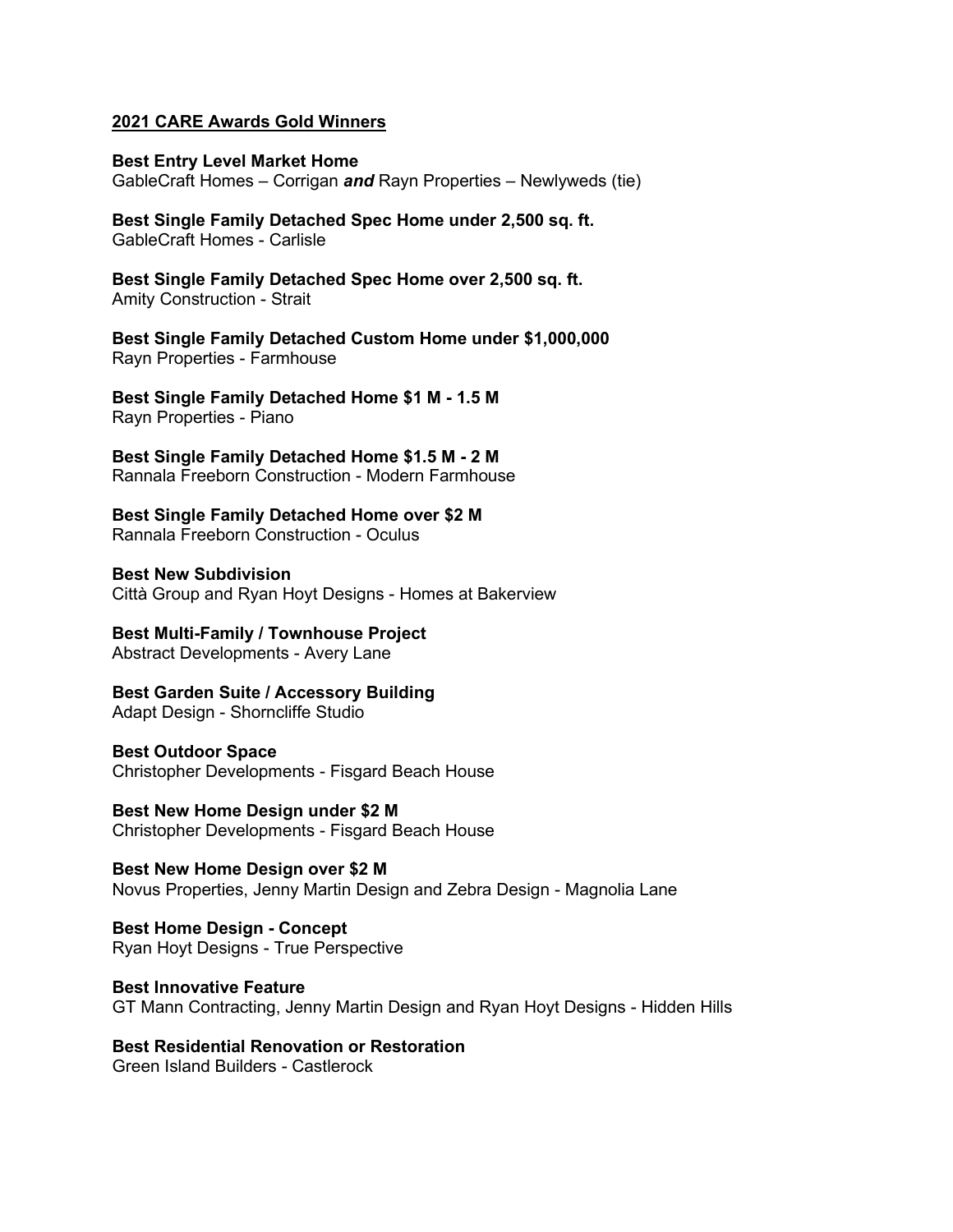## **Best Traditional Kitchen**

Novus Properties and Jenny Martin Design - Magnolia Lane

# **Best Contemporary Kitchen under 250 sq. ft.**

Rannala Freeborn Construction - Oculus

**Best Contemporary Kitchen over 250 sq. ft.** Rannala Freeborn Construction - Modern Farmhouse

**Best Traditional Bathroom** Amity Construction - Home

**Best Contemporary Bathroom** Interactive Construction and Carly Sanderson Interiors - The Hilltop House

**Best Master Suite** Novus Properties and Jenny Martin Design - Magnolia Lane

**Best Interior - Residential** Novus Properties and Jenny Martin Design - Magnolia Lane

**Best Custom Millwork under 2,000 sq. ft.** Jenny Martin Design and Thomas Philips Woodworking - Mon Petit Chou

**Best Custom Millwork over 2,000 sq. ft.** Rannala Freeborn Construction - Oculus

**Best Commercial Project** Verity Construction - Westshore BoulderHouse

**Best Condominium Project or Mixed-Use Development** Abstract Developments - Bowker Collection

**Best Sales Centre / Show Home** Concert Properties - Tapestry at Victoria Harbour

## **Best Website**

Thomas Philips Woodworking - Thomas Philips Woodworking

**Best Overall Marketing Campaign** Abstract Developments - Bowker Collection

**Award for Environmental Achievement** BC Housing - Croftonbrook Phase 2

**Green Builder of the Year** Abstract Developments

**Project of the Year - Multi-Family** Abstract Developments - Bowker Collection

**Project of the Year - Single Family** Novus Properties, Jenny Martin Design and Zebra Design - Magnolia Lane